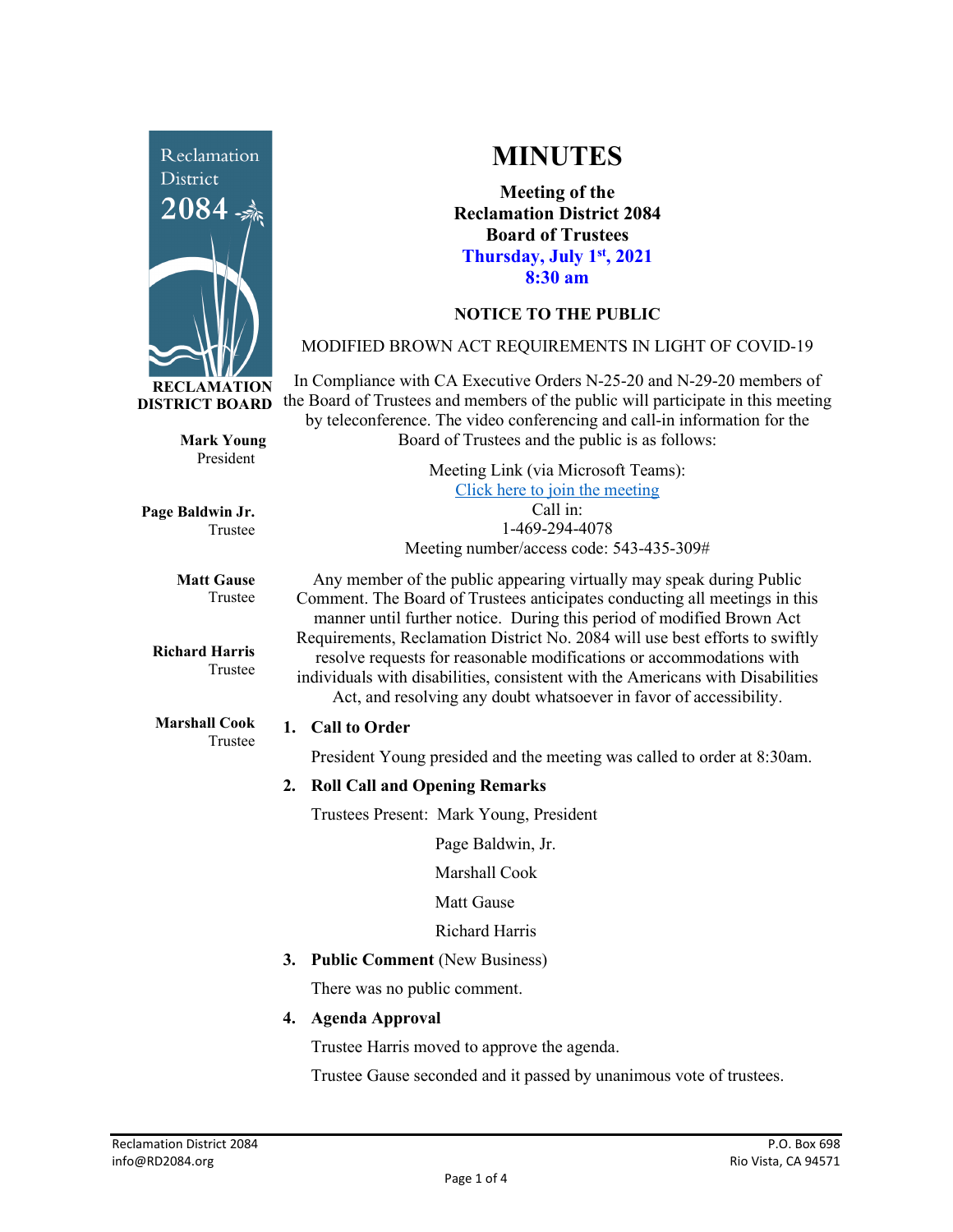- **5. Consent Items** (Action Item)
	- a. Approval of Meeting Minutes
		- 1. June 3rd, 2021

Enclosure 1: Agenda Item 5.a - Meeting Minutes

b. Consider authorizing the President to fulfill LEJPA's request for the disbursement of the remaining seed funds per funds disbursement policy.

Enclosure 2: Agenda Item 5.b – LEJPA Request for Remaining Funds

Trustee Harris moved to approve consent items.

Trustee Gause seconded and it passed by unanimous vote of trustees.

AYES: Young, Baldwin, Cook, Gause, Harris

NOES: (None)

ABSTAIN: (None)

RECUSE: (None)

- **6. Board Items** (Action item unless otherwise noted)
	- a. Consider authorizing the Board President to execute Amendment No. 1 to the funding agreement with the Little Egbert Joint Powers Agency

Enclosure 3: Amendment No. 1 to RD 2084 – LEJPA Funding Agreement

Trustee Harris moved to authorize the President to execute Amendment No.1 to the funding agreement with LEJPA.

Trustee Gause seconded and it passed by unanimous vote of trustees.

AYES: Young, Baldwin, Cook, Gause, Harris

NOES: (None)

ABSTAIN: (None)

RECUSE: (None)

- **7. Operations and Maintenance Update** (Informational/Action Item)
	- a. Update from MBK Engineers

Enclosure 3: Agenda Item 7.a – July 2021 Engineer's Report

Engineer Moncrief provided an update of District maintenance activities. He reported that Gomes Excavating completed the recently contracted levee anomaly repairs earlier this week. He will now turn his attention to planning for freeboard repairs along the north levee for autumn prior to the start of flood season. Engineer Moncrief finally noted that RD 536 is pursuing funding from Solano County for repairs to levee unaffected by the LEMBP.

- b. Ongoing Maintenance Items
- c. Five Year Plan update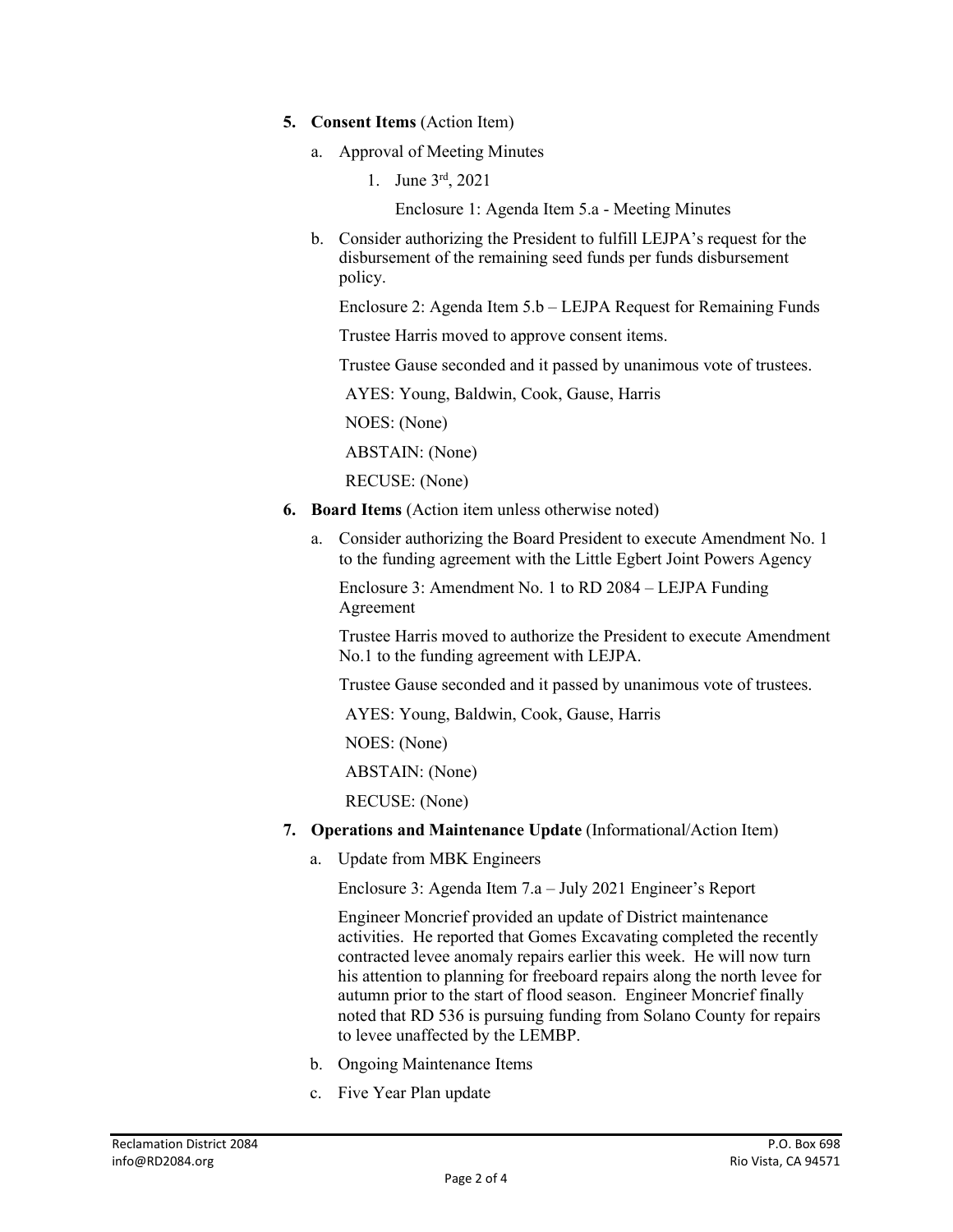Enclosure 4: Agenda Item 7.c – Draft Five Year Plan

The Board discussed formation of a two-member subcommittee to review and provide input on the draft 5-year plan. MBK and LWA will coordinate on the draft plan in July with the intent to schedule a meeting of the subcommittee in August. The subcommittee will attempt to complete its work for presentation to the full Board no later than the October Board Meeting. The 5-year plan is due for submittal to DWR by December 31, 2021.

d. Subventions FY 2020/2021 Invoicing

Subventions claims are due by October 31, 2021. MBK and LWA will start coordination on the supporting documentation necessary to file the FY 20/21 claim.

- **8. Financial Management** (Informational/Action Item)
	- a. Invoicing

Enclosure 5: Agenda Item 8.a – June Financial Manager's Report

Financial Manager Brown provided an overview of the June financials for the District. There were no questions.

- b. Fiscal Year 2020/2021 Review Planning
- c. Consider authorizing the Board President to execute the agreement with Cropper Accountancy Corporation for FY20/21 Audit Services.

Enclosure 6: Agenda Item 8.b – Proposal from Cropper Accountancy Corporation

Trustee Harris moved to approve authorizing President Young to execute an agreement with Cropper Accountancy.

Trustee Cook seconded and it passed by unanimous vote of trustees.

AYES: Young, Baldwin, Cook, Gause, Harris

NOES: (None)

ABSTAIN: (None)

RECUSE: (None)

**9. Little Egbert Project Update** (Informational Only)

Manager Nagy shared four key updates on the Little Egbert Multi-Benefit Project (LEMBP).

- 1) The CNRA grant agreement was received as fully executed this morning. LEJPA staff is working with DWR Staff on a media release.
- 2) The LEMBP has been identified for a Systemwide Flood Risk Reduction (SWFRR) grant. \$7.6 million for the project was allocated for the project in the recently approved FY 21/22 State Budget. LEJPA staff and DWR are continuing discussion for this SWFRR grant.
- 3) LEJPA recently executed a consultant contract with Westervelt to perform the technical studies and analysis required by the CNRA grant.